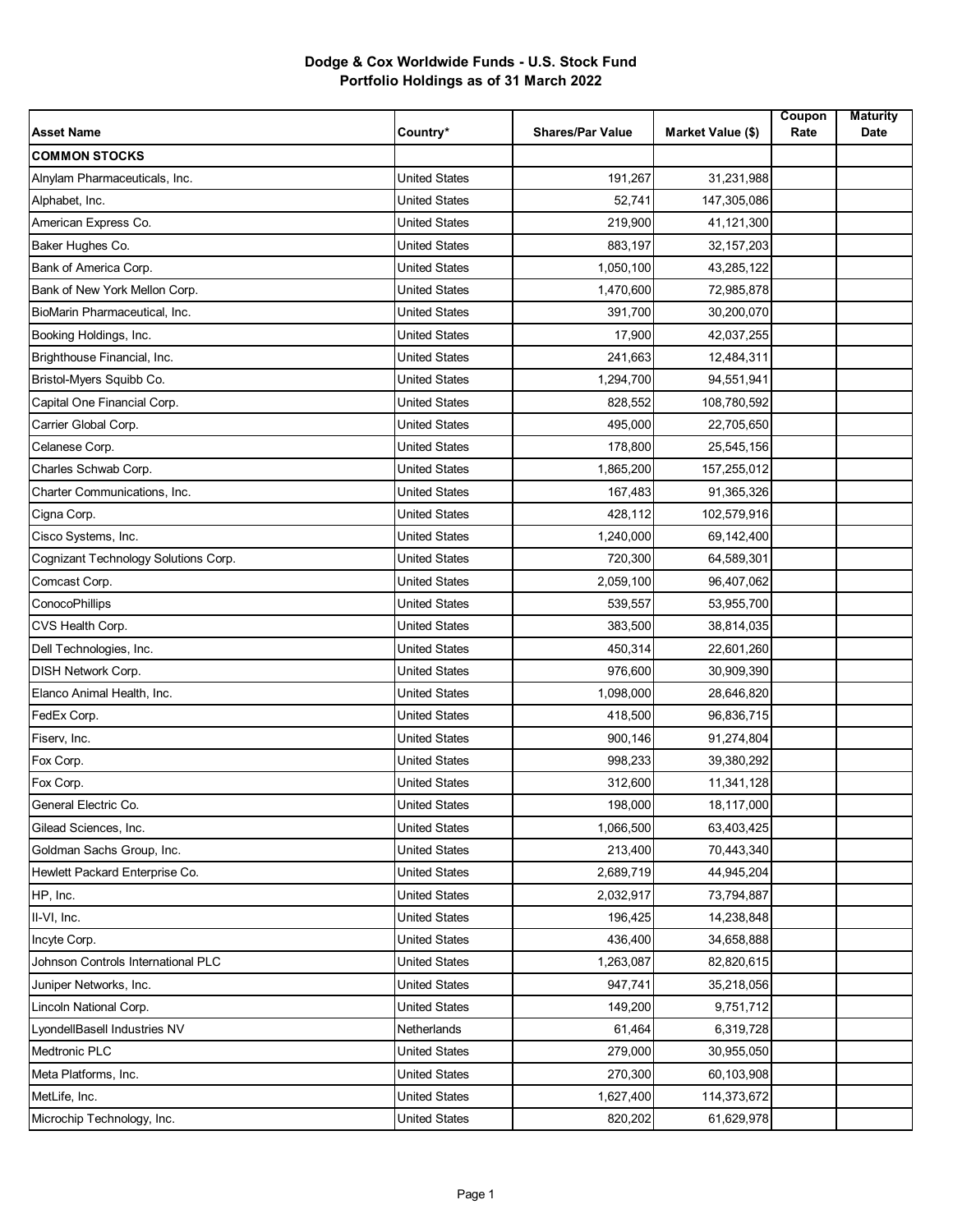## **Dodge & Cox Worldwide Funds - U.S. Stock Fund Portfolio Holdings as of 31 March 2022**

| <b>Asset Name</b>                                      | Country*             | <b>Shares/Par Value</b> | Market Value (\$) | Coupon<br>Rate | <b>Maturity</b><br>Date |
|--------------------------------------------------------|----------------------|-------------------------|-------------------|----------------|-------------------------|
| Microsoft Corp.                                        | <b>United States</b> | 245.000                 | 75,535,950        |                |                         |
| Molson Coors Beverage Company                          | <b>United States</b> | 565,600                 | 30,191,728        |                |                         |
| News Corp.                                             | <b>United States</b> | 274,712                 | 6,084,871         |                |                         |
| Occidental Petroleum Corp.                             | <b>United States</b> | 2,351,300               | 133,412,762       |                |                         |
| Occidental Petroleum Corp., Warrant                    | <b>United States</b> | 329,437                 | 11,606,066        |                | 03/8/27                 |
| Otis Worldwide Corp.                                   | <b>United States</b> | 148,950                 | 11,461,703        |                |                         |
| Qurate Retail, Inc.                                    | <b>United States</b> | 982,100                 | 4,674,796         |                |                         |
| Raytheon Technologies Corp.                            | <b>United States</b> | 942,000                 | 93,323,940        |                |                         |
| Regeneron Pharmaceuticals, Inc.                        | <b>United States</b> | 41,200                  | 28,774,904        |                |                         |
| Schlumberger, Ltd.                                     | <b>United States</b> | 848,700                 | 35,059,797        |                |                         |
| State Street Corp.                                     | <b>United States</b> | 634,610                 | 55,287,223        |                |                         |
| TE Connectivity, Ltd.                                  | Switzerland          | 343,100                 | 44,939,238        |                |                         |
| The Gap, Inc.                                          | <b>United States</b> | 1,028,000               | 14,474,240        |                |                         |
| The Williams Companies, Inc.                           | <b>United States</b> | 1,897,000               | 63,378,770        |                |                         |
| T-Mobile U.S., Inc.                                    | <b>United States</b> | 439,241                 | 56,376,582        |                |                         |
| Truist Financial Corp.                                 | <b>United States</b> | 450,600                 | 25,549,020        |                |                         |
| UnitedHealth Group, Inc.                               | <b>United States</b> | 104,000                 | 53,036,880        |                |                         |
| VMware, Inc.                                           | <b>United States</b> | 659,662                 | 75,115,712        |                |                         |
| Wells Fargo & Co.                                      | <b>United States</b> | 3,048,600               | 147,735,156       |                |                         |
| Zimmer Biomet Holdings, Inc.                           | <b>United States</b> | 85,000                  | 10,871,500        |                |                         |
| <b>DEPOSITORY RECEIPTS/SHARES</b>                      |                      |                         |                   |                |                         |
| Anheuser-Busch InBev SA NV                             | Belgium              | 231,106                 | 13,880,226        |                |                         |
| GlaxoSmithKline PLC                                    | United Kingdom       | 887,500                 | 38,659,500        |                |                         |
| Honda Motor Co., Ltd.                                  | Japan                | 846,400                 | 23,919,264        |                |                         |
| Micro Focus International PLC                          | United Kingdom       | 657,467                 | 3,484,575         |                |                         |
| Novartis AG                                            | Switzerland          | 398,600                 | 34,977,150        |                |                         |
| Roche Holding AG                                       | Switzerland          | 506,000                 | 25,001,460        |                |                         |
| Sanofi                                                 | France               | 721,566                 | 37,045,198        |                |                         |
| <b>REAL ESTATE INVESTMENT TRUSTS</b>                   |                      |                         |                   |                |                         |
| Gaming and Leisure Properties, Inc.                    | <b>United States</b> | 24,070                  | 1,129,605         |                |                         |
| <b>SHORT-TERM INVESTMENTS</b>                          |                      |                         |                   |                |                         |
| Fixed Income Clearing Corporation Repurchase Agreement |                      | 123,525,033             | 123,525,033       | 0.05           | 1/4/22                  |
| <b>FUTURES CONTRACTS</b>                               |                      | <b>Notional Amount</b>  |                   |                |                         |
| E-mini S&P 500 Index - Long Position 140 Contracts     |                      | 31,715,250              | 921,028           |                | 17/6/22                 |
| <b>CURRENCY FORWARD CONTRACTS TO BUY</b>               |                      |                         |                   |                |                         |
| Buy GBP 99,860 / Sell USD 131,720                      |                      |                         | (548)             |                | 11/4/22                 |
|                                                        |                      |                         |                   |                |                         |

\* In determining a company's country designation, the Fund generally references the country of incorporation. In cases where the Fund considers the country of incorporation to be a "jurisdiction of convenience" chosen primarily for tax purposes or in other limited circumstances, the Fund uses the country designation of an appropriate broad-based market index.